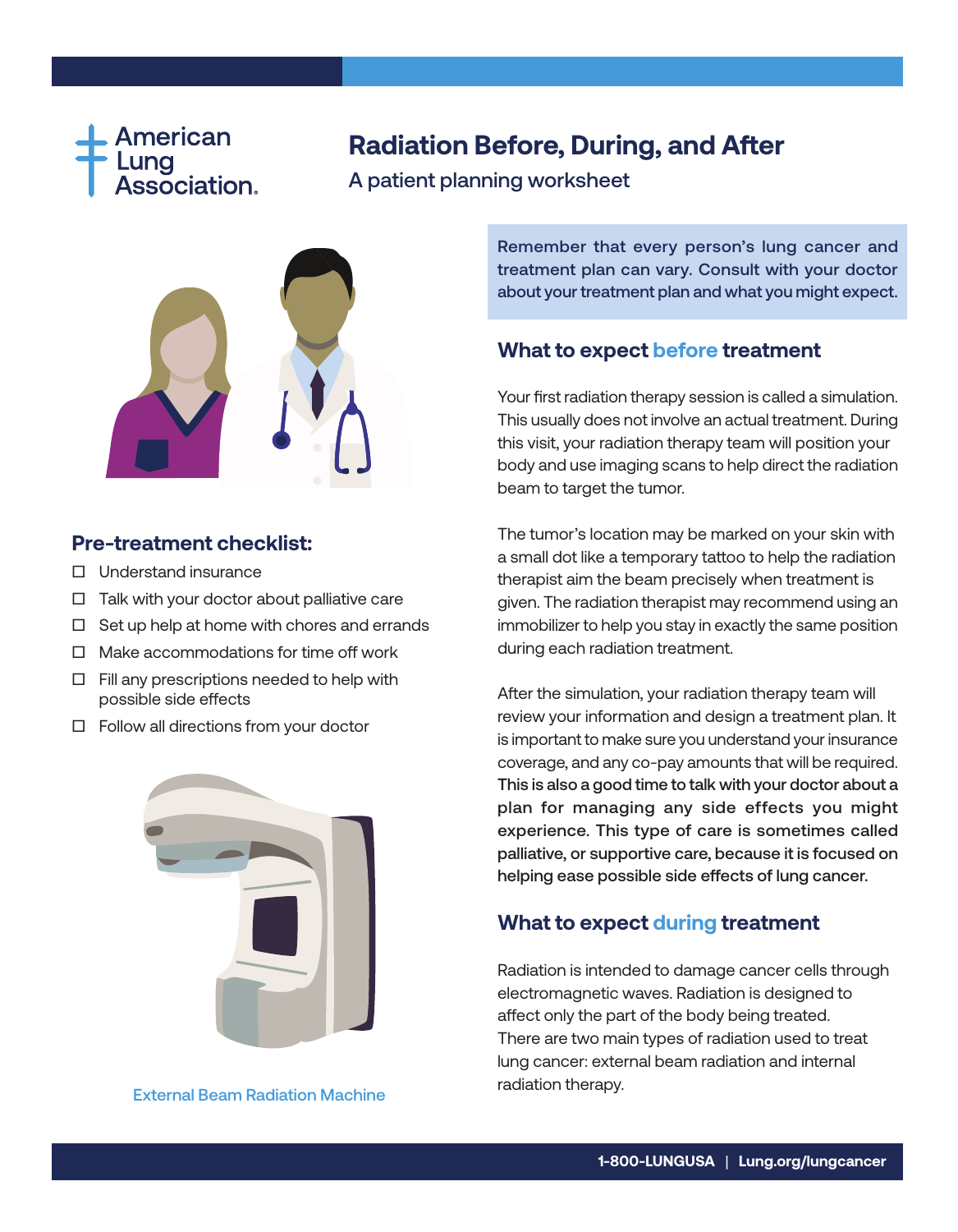

Internal radiation seeds placed near tumor.

#### **Questions for your care team:**

- □ What side effects might I experience and what can I do to relieve them?
- $\Box$  Should I eat a special diet during treatment?
- $\Box$  Is there anything I should avoid after treatment?
- □ Who do I contact if I have any questions?

Name Phone **Phone Phone Phone Phone** Email

## **List your own questions here:**

**External-beam radiation** uses a machine that directs high-energy rays from outside the body into the tumor. Treatments are usually short and painless and typically given about 5 times a week. As with any cancer treatment, individual experiences may vary. The total dose of radiation and the number of treatments given is based on factors like your type of cancer, the goals of your treatment and your general health.

With **internal radiation therapy**, also known as brachytherapy, radioactive seeds or sources are placed in or near the tumor. This gives a high radiation dose to the tumor while reducing exposure to the healthy tissues around it. This type of radiation sometimes requires a brief hospital stay and you may need to limit contact with others for a short time after treatment. Some patients may experience nausea or weakness during the procedure, but most patients feel little to no discomfort.

Here are some tips to consider during your radiation treatment:

- Your body uses a lot of energy to heal during radiation. Ask your doctor or nurse if you need a special diet during treatment. It might also be helpful to speak with a dietitian.
- Get plenty of rest. Lean on your support system of family and friends for help.

#### **What to expect after treatment**

Like with any cancer treatment, you may experience side effects.

- Radiation may cause skin changes like dryness, itching or blistering. Your doctor may prescribe topical medication, like a special lotion, to help with your symptoms. Your doctor may also recommend other ways to protect your skin, like staying out of the sun.
- Radiation to the chest may cause a cough, problems breathing or shortness of breath. These usually